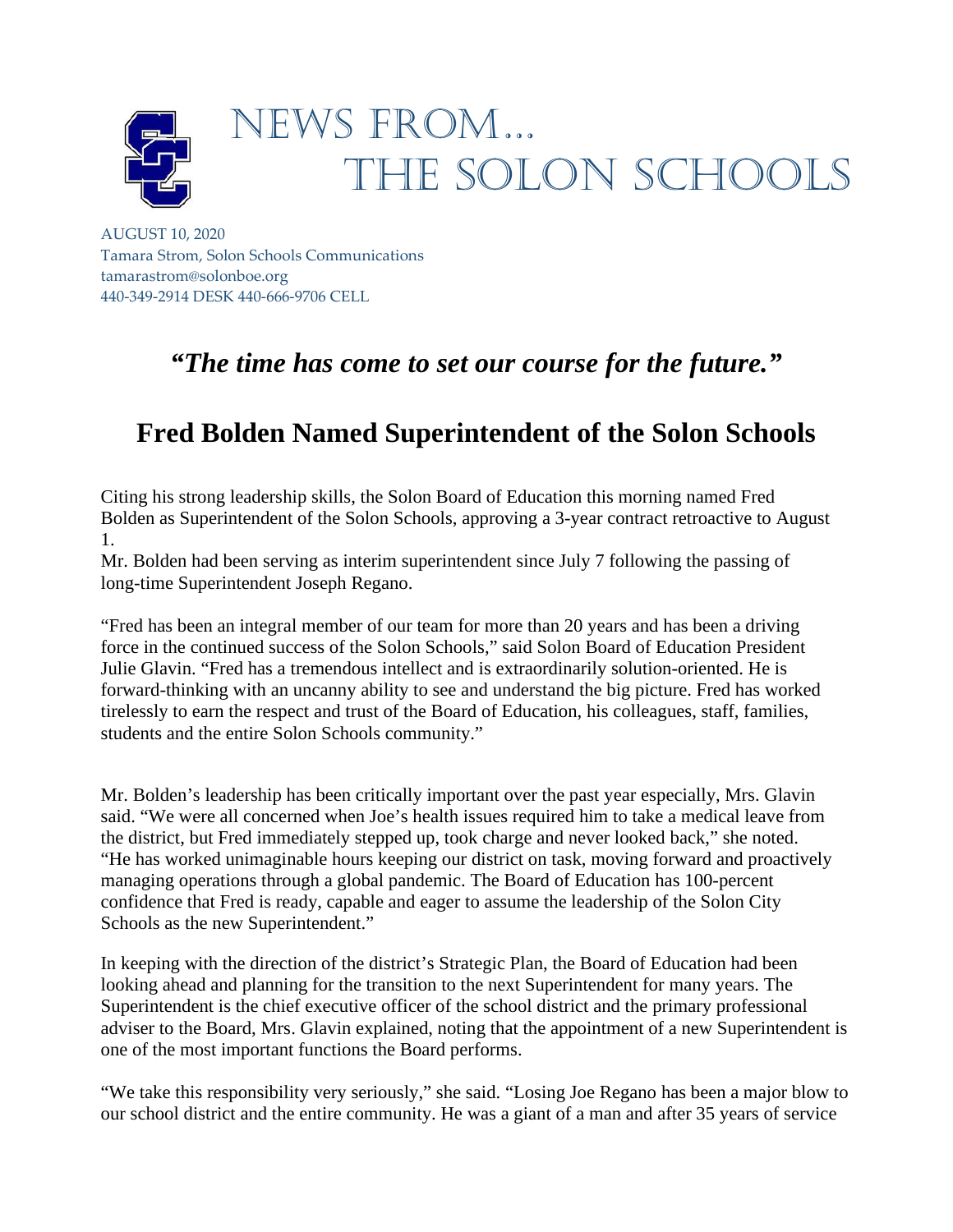will be missed beyond words. Joe will always represent the heart and soul of the Solon Schools, but the time has come to set our course for the future."

Mr. Bolden worked alongside Mr. Regano as a central office administrator for eight years. "Joe mentored Fred and believed he was the caring and capable educational leader most qualified to carry on his legacy," Mrs. Glavin said. "Given the clear direction and goal in our strategic plan for a smooth transition that ensured continued excellence, it was always our intention that Fred spend as much time with Joe as possible to provide him with the opportunity to work with and learn from the best."

Mr. Bolden thanked the Board members for their confidence in his ability to lead the district during these challenging times and into the future.

"It is not lost on me that I am following in the footsteps of the greatest educational leader in our district's history, Joe Regano. I am humbled by the honor," Mr. Bolden said. "It is my goal to continue to work tirelessly for students, parents, staff and the community so that we maintain the tradition of excellence that was established decades ago.

"In 1995 when I was a student teacher in 4th grade at Roxbury Elementary School, I knew that this was a special place; so much so, that when I had an opportunity to come back here to work at Parkside Elementary in 1997, I moved with my wife and young son here to Solon," he continued. "I knew this was where I wanted to raise my family. I was not wrong. The years of success that we as a district have seen in academics, the arts, athletics and activities show that this is a special place for families to raise their children. This is my home, and I feel as though the people of this community are a part of my family."

Mr. Regano and the Board of Education established a legacy of putting students first in our community, Mr, Bolden concluded. "We as a district have developed a strategic vision and plan to ensure that all students attain the knowledge and skills necessary to become successful, contributing and ethical citizens. That is who we are and that is who we will continue to be. Thank you for entrusting me with our most precious resource -- the students of the Solon Schools. I will not let you down."

Mr. Bolden also leads by example in professional learning. He is completing his doctoral work in evaluation and measurement and has taught Instructional Technology, Professional Development and Human Behavior in Educational Leadership as an adjunct professor at Kent State University, Ashland University and John Carroll University.

Although both of his children are now Solon graduates, he has been an active parent volunteer, especially for Solon Music Parents, during the time his son and daughter were students in the district.

Mr. Bolden's tenure in the Solon Schools spans nearly his entire career. He did his student teaching at Roxbury Elementary in 1995-96 and was hired as a full-time classroom teacher for the 1997-98 school year. He was a classroom teacher and instructional teacher leader, specializing in technology advancements, from 1996-2005. He was Assistant Principal at Orchard Middle School in 2005-06 and Principal at Lewis Elementary from 2006-12. Mr. Bolden joined the central office administrative team in 2012 as Director of Business and Personnel and was